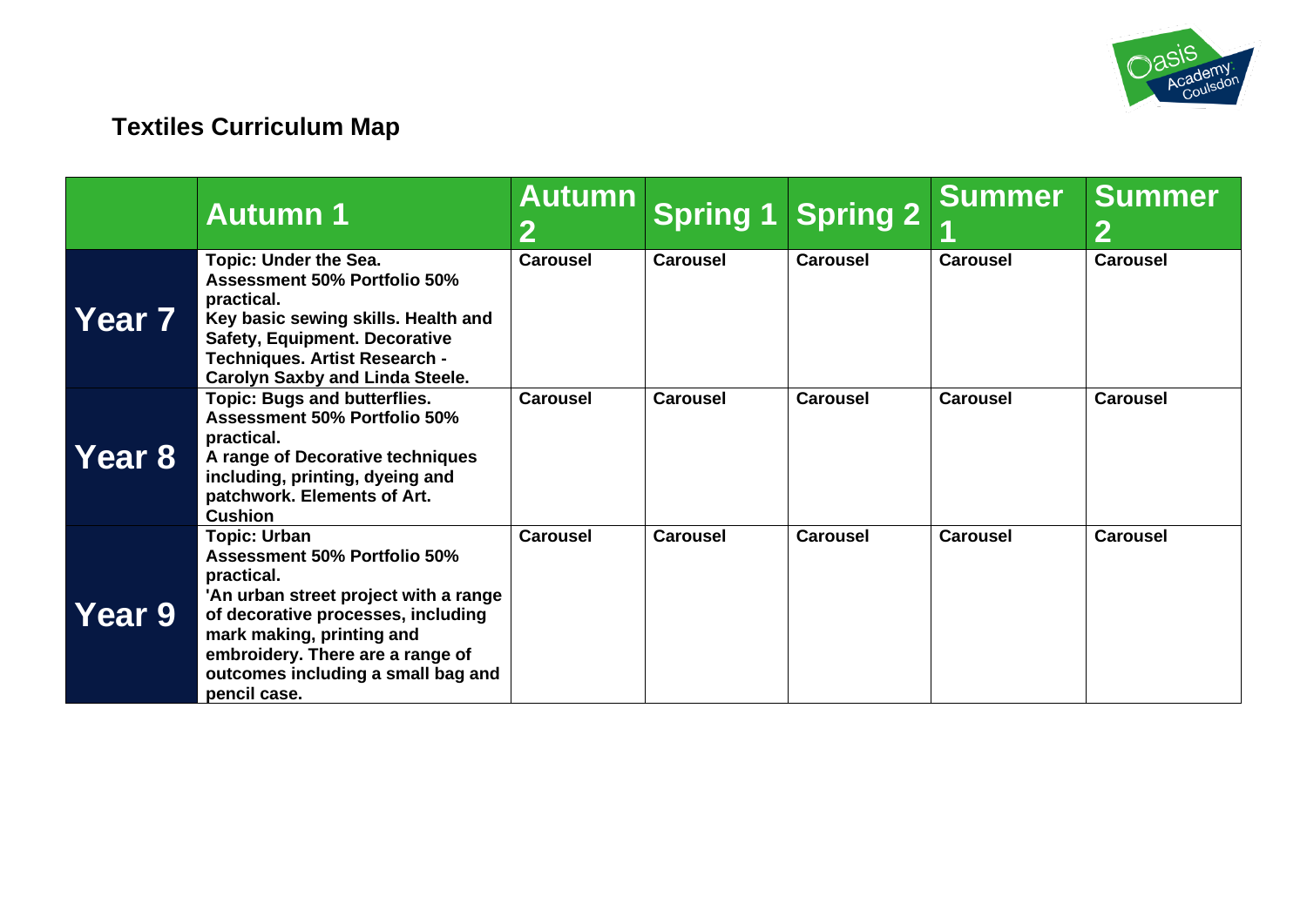

| Year<br>10 | <b>Exam bord, EDUQUAS</b><br>Natural Forms. An introduction to textiles which<br>begins with a trip to Kew gardens. Students are then<br>encouraged to develop their own design and making<br>skills through research, sampling, contextual<br>studies, designing and making. |                                                                                  | <b>Natural Forms -</b><br>final make.                                       | <b>Students begin</b><br>their GCSE<br>portfolio and<br>have a variety<br>of themes to<br>choose from.<br><b>Trip to V&amp;A</b> | <b>Research and</b><br>Sampling.<br><b>Textile Artist 1</b>                                                                  | <b>Contextual</b><br>Studies.<br>Designs, and<br>further<br>sampling.<br><b>Textile Artist 2</b><br><b>Trip to Brighton</b> |
|------------|-------------------------------------------------------------------------------------------------------------------------------------------------------------------------------------------------------------------------------------------------------------------------------|----------------------------------------------------------------------------------|-----------------------------------------------------------------------------|----------------------------------------------------------------------------------------------------------------------------------|------------------------------------------------------------------------------------------------------------------------------|-----------------------------------------------------------------------------------------------------------------------------|
| Year<br>11 | <b>Textile Artist 3</b><br><b>Sampling</b><br>Designs and refinement.<br>Mock- up.                                                                                                                                                                                            | <b>Final Make</b><br>and<br>completed<br><b>Portfolio</b><br>60% Final<br>Grade. | <b>External unit</b><br>Set by the<br>exam board.<br>Research,<br>sampling, | <b>External unit</b><br>Set by the<br>exam board.                                                                                | <b>External unit Set</b><br>by the exam<br>board. Final<br>Make.<br>40% Final grade.<br><b>External</b><br><b>Moderation</b> |                                                                                                                             |

## **Core Values**

To provide engaging, challenging, coherent and meaningful learning experiences through a flexible structure that supports the sequential and incremental development of creative practice. Encouraging students to develop their imagination and foster creativity that promotes personal and social development.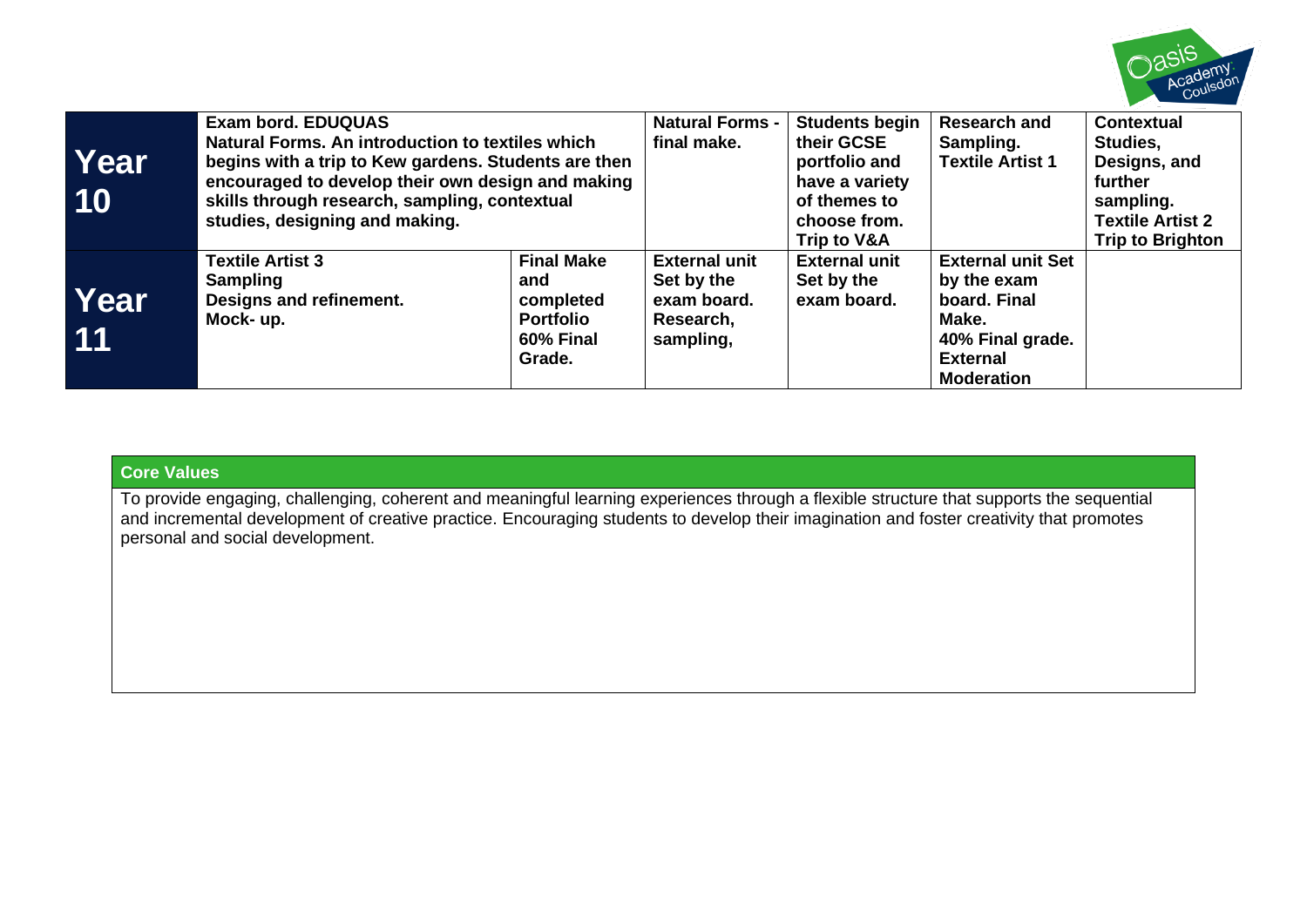

**Competence** 

Developing pupils' ability to create a wide range of creative and inspirational Textile outcomes. To nurture an enthusiasm for Textiles (Fashion, Home interiors, printmaking etc), and encourage students to take risks and learn from their experiences, ensuring that the students are thoroughly equipped to make informed choices for their future.

**Community** 

Encouraging and inspiring students to develop a lifelong passion of the many different facets of Textiles, including exploring other Textile Artists', and skilled Practitioners, learning new skills, and looking at the wider world through visits to museums and galleries. This begins at KS3 where students can attend Textiles and craft club.

# **Curriculum Intent**

### *Department / Family Vision:*

*The Department aims to make Textiles accessible to all pupils and to cultivate enjoyment and creativity through the study of carefully planned and structured projects. Our aim is to foster the development of every pupil whilst encouraging and nurturing the desire in our students to produce Textiles work of high calibre.*